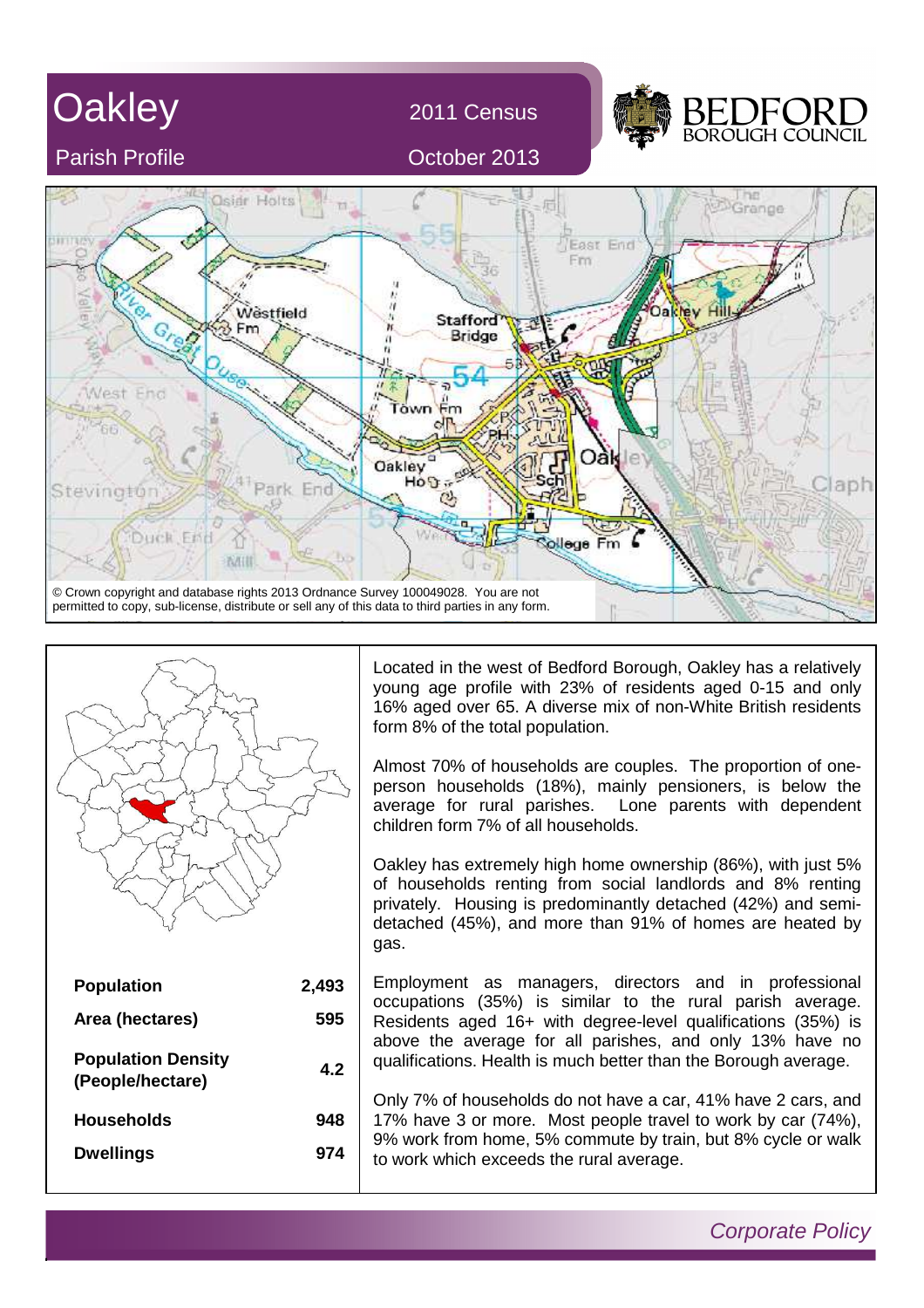| <b>Population</b> |               |      |                |           |
|-------------------|---------------|------|----------------|-----------|
|                   | <b>Parish</b> |      | <b>Borough</b> | $90+$     |
| Age               | No.           | ℅    | %              | 80-89     |
| $0 - 4$           | 136           | 5.5  | 6.4            | 70-79     |
| $5 - 15$          | 427           | 17.1 | 13.7           | 60-69     |
| $16 - 17$         | 76            | 3.0  | 2.7            | 50-59     |
| 18-29             | 221           | 8.9  | 15.1           | 40-49     |
| 30-39             | 270           | 10.8 | 13.3           | 30-39     |
| 40-49             | 416           | 16.7 | 14.9           | 20-29     |
| 50-64             | 557           | 22.3 | 18.1           | $10 - 19$ |
| 65-74             | 238           | 9.5  | 8.1            | $0 - 9$   |

**100 100**

4.5 5.5

1.6 2.2

111

**2,493**

85+ **Total**

75-84

41



|                            | <b>Parish</b> |      | <b>Borough</b> | Parish (%)         |
|----------------------------|---------------|------|----------------|--------------------|
| <b>Ethnicity</b>           | No.           | %    | %              |                    |
| <b>White British</b>       | 2,301         | 92.3 | 71.5           | 92.3               |
| <b>White Other</b>         | 102           | 4.1  | 9.1            | $\Box$ 4.1         |
| Mixed/Multiple             | 28            | 1.1  | 3.4            | $\blacksquare$ 1.1 |
| Asian/Asian British        | 42            | 1.7  | 11.4           | $\blacksquare$ 1.7 |
| <b>Black/Black British</b> | 13            | 0.5  | 3.9            | $\vert$ 0.5        |
| Other                      |               | 0.3  | 0.7            | 0.3                |

| Top 3 Countries of Birth in the | <b>Parish</b> |                | Top 3 Main Languages in the | <b>Parish</b> |            |
|---------------------------------|---------------|----------------|-----------------------------|---------------|------------|
| Parish (excl. UK)               | No.           | $\%$           | Parish (excl. English)      | No. $9$       |            |
| Italy                           |               | 16 0.6         | Panjabi                     |               | 6 0        |
| Ireland                         |               | 14 0.6         | Italian                     |               | $5\quad 0$ |
| <b>United States</b>            |               | $11 \quad 0.4$ | <b>Russian</b>              |               | $5\quad 0$ |
|                                 |               |                |                             |               |            |

|                           | <b>Parish</b> |      | <b>Borough</b> | Parish (%) |  |  |
|---------------------------|---------------|------|----------------|------------|--|--|
| <b>Religion or Belief</b> | No.           | $\%$ | %              |            |  |  |
| Christian                 | 1,699         | 68.2 | 59.3           | 68.2       |  |  |
| <b>Other Religion</b>     | 51            | 2.0  | 10.5           | $\Box$ 2.0 |  |  |
| No Religion               | 588           | 23.6 | 23.6           | 23.6       |  |  |
| <b>Not Stated</b>         | 155           | 6.2  | 6.6            | 6.2        |  |  |

| <b>Marital &amp; Civil</b>    | <b>Parish</b> |      | <b>Borough</b> | Parish (%) |
|-------------------------------|---------------|------|----------------|------------|
| <b>Partnership Status 16+</b> | No.           | %    | %              |            |
| Single                        | 440           | 22.8 | 31.9           | 22.8       |
| <b>Married</b>                | 1,193         | 61.8 | 49.2           | 61.8       |
| Civil Partnership             | 0             | 0.0  | 0.2            | 0.0        |
| Separated/Divorced            | 189           | 9.8  | 12.0           | 9.8        |
| Widowed                       | 108           | 5.6  | 6.7            | 5.6        |
|                               |               |      |                |            |

Sources: ONS 2011 Census Tables: PP05/06 Usual Resident Population by Five-Year Age Group (Male/Female); QS103 Age by Single Year; QS201 Ethnic Group; QS203 Country of Birth; QS204 Main Language; QS208 Religon; KS103 Marital & Civil Partnership Status (Single = Never Married). ©Crown Copyright 2013.

**No. %**

0.2

0.2

0.2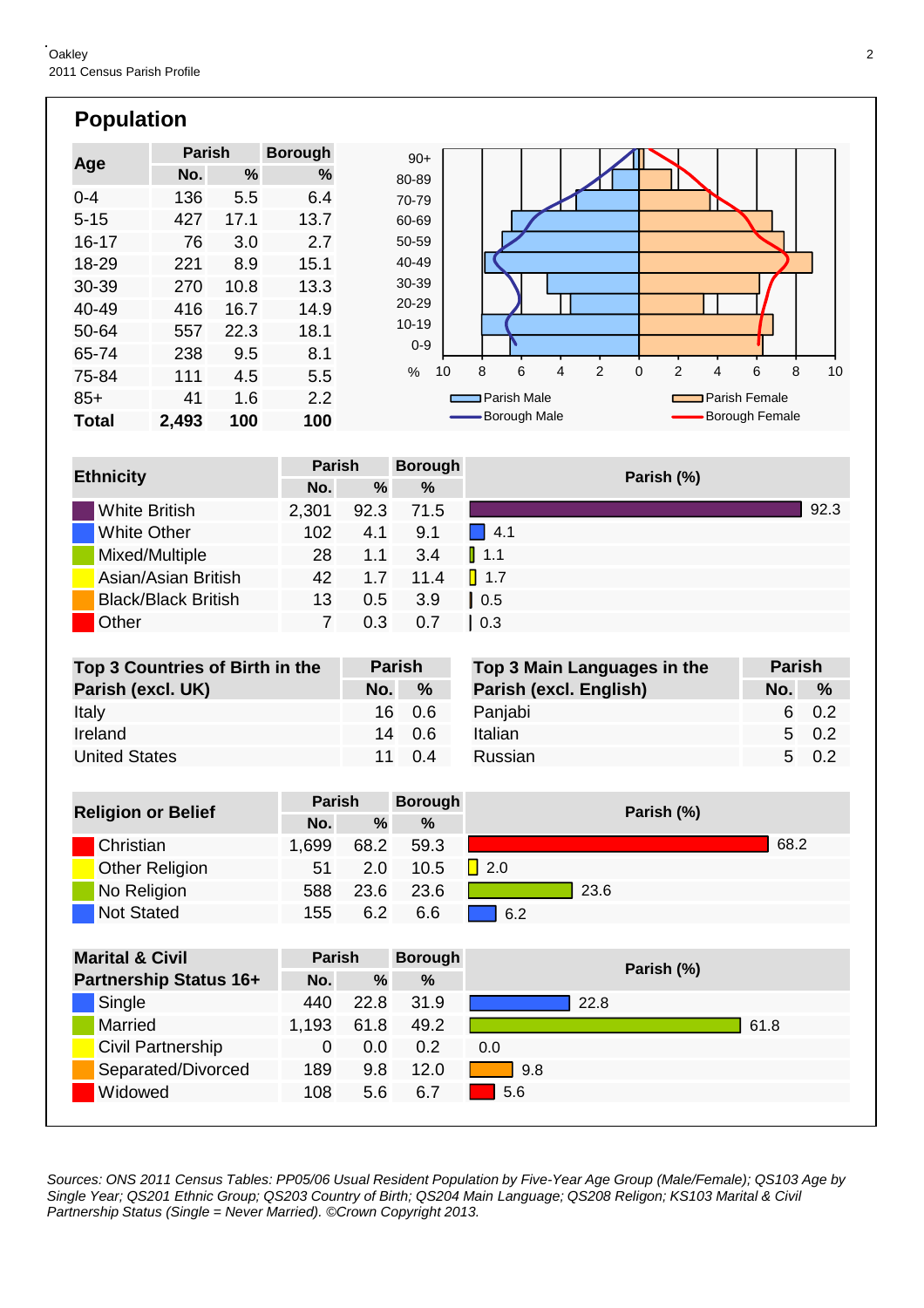## **Housing & Households**

| <b>Household</b>                                                                   | <b>Parish</b>  |      | <b>Borough</b> | <b>Household</b>      | <b>Parish</b> |      | <b>Borough</b> |
|------------------------------------------------------------------------------------|----------------|------|----------------|-----------------------|---------------|------|----------------|
| <b>Composition</b>                                                                 | No.            | $\%$ | $\%$           | <b>Composition</b>    | No.           | $\%$ | %              |
| 1 Person: Pensioner                                                                | 100            | 10.5 | 11.9           | Lone Parent: With DC  | 65            | 6.9  | 7.6            |
| 1 Person: Other                                                                    | 75             | 7.9  | 16.9           | Lone Parent: No DC    | 29            | 3.1  | 3.4            |
| Couple: With DC                                                                    | 278            | 29.3 | 20.9           | Couple: Both 65+      | 94            | 9.9  | 8.2            |
| Couple: No DC                                                                      | 278            | 29.3 | 23.5           | Other                 | 29            | 3.1  | 7.5            |
| DC (Dependent Children) = Aged 0-15 and/or aged 16-18 if in<br>full time education |                |      |                | <b>All Households</b> | 948           | 100  | 100            |
| <b>Accommodation Type</b>                                                          | <b>Parish</b>  |      | <b>Borough</b> | Parish (%)            |               |      |                |
|                                                                                    | No.            | $\%$ | %              |                       |               |      |                |
| Detached                                                                           | 407            | 41.8 | 27.4           |                       |               | 41.8 |                |
| Semi-Detached                                                                      | 440            | 45.2 | 32.2           |                       |               | 45.2 |                |
| Terrace                                                                            | 92             | 9.4  | 21.9           | 9.4                   |               |      |                |
| Flat                                                                               | 33             | 3.4  | 17.6           | 3.4                   |               |      |                |
| Caravan/Mobile                                                                     | $\overline{2}$ | 0.2  | 0.9            | $\vert 0.2 \vert$     |               |      |                |
|                                                                                    |                |      |                |                       |               |      |                |
| <b>Household Tenure</b>                                                            | <b>Parish</b>  |      | <b>Borough</b> | Parish (%)            |               |      |                |
|                                                                                    | No.            | $\%$ | $\%$           |                       |               |      |                |
| Owned                                                                              | 816            | 86.1 | 66.8           |                       |               |      | 86.1           |
| <b>Social Rented</b>                                                               | 52             | 5.5  | 16.1           | 5.5                   |               |      |                |
| <b>Private Rented</b>                                                              | 80             | 8.4  | 17.2           | 8.4                   |               |      |                |
|                                                                                    |                |      |                |                       |               |      |                |
| <b>Central Heating</b>                                                             | <b>Parish</b>  |      | <b>Borough</b> | Parish (%)            |               |      |                |
|                                                                                    | No.            | $\%$ | $\frac{9}{6}$  |                       |               |      |                |
| None                                                                               | 9              | 0.9  | 2.0            | $\vert$ 0.9           |               |      |                |
| Gas                                                                                | 862            | 90.9 | 77.2           |                       |               |      | 90.9           |
| Electric                                                                           | 23             | 2.4  | 9.5            | $\Box$ 2.4            |               |      |                |
| Oil                                                                                | 19             | 2.0  | 5.1            | $\sqrt{2.0}$          |               |      |                |
| <b>Solid Fuel</b>                                                                  | 3              | 0.3  | 0.6            | $\vert$ 0.3           |               |      |                |
| 2+ Types/Other                                                                     | 32             | 3.4  | 5.6            | $\blacksquare$ 3.4    |               |      |                |

## **Health**

|                             | <b>Parish</b> |      | <b>Borough</b> | <b>Disability &amp; Unpaid</b>      | <b>Parish</b> |     | <b>Borough</b> |
|-----------------------------|---------------|------|----------------|-------------------------------------|---------------|-----|----------------|
| <b>General Health</b>       | No.           | %    | %              | <b>Carers</b>                       | No.           | %   | %              |
| Very Good                   | 1,391         | 55.8 | 46.9           | <b>Long Term Illness/Disability</b> |               |     |                |
| Good                        | 803           | 32.2 | 36.0           | Limited a Lot*                      | 93            | 3.7 | 7.1            |
| Fair                        | 253           | 10.1 | 12.6           | Limited a Little*                   | 218           | 8.7 | 8.9            |
| <b>Bad</b>                  | 40            | 1.6  | 3.6            | <b>Unpaid Carers</b>                |               |     |                |
| Very Bad                    | 6             | 0.2  | 1.0            | 1-49 hours per week                 | 211           | 8.5 | 8.2            |
|                             |               |      |                | 50+ hours per week                  | 34            | 1.4 | 2.0            |
| $*$ = Day-to-day activities |               |      |                |                                     |               |     |                |

Sources: ONS 2011 Census Tables: QS113 Household Composition - Households; KS401 Households; Dwellings, Household Spaces and Accommodation Type (based on household spaces); QS405 Tenure - Households (Private Rent includes Living Rent Free); QS415 Central Heating; QS302 General Health; QS303 Long Term Health Problem or Disability; QS301 Provision of Unpaid Care. ©Crown Copyright 2013.